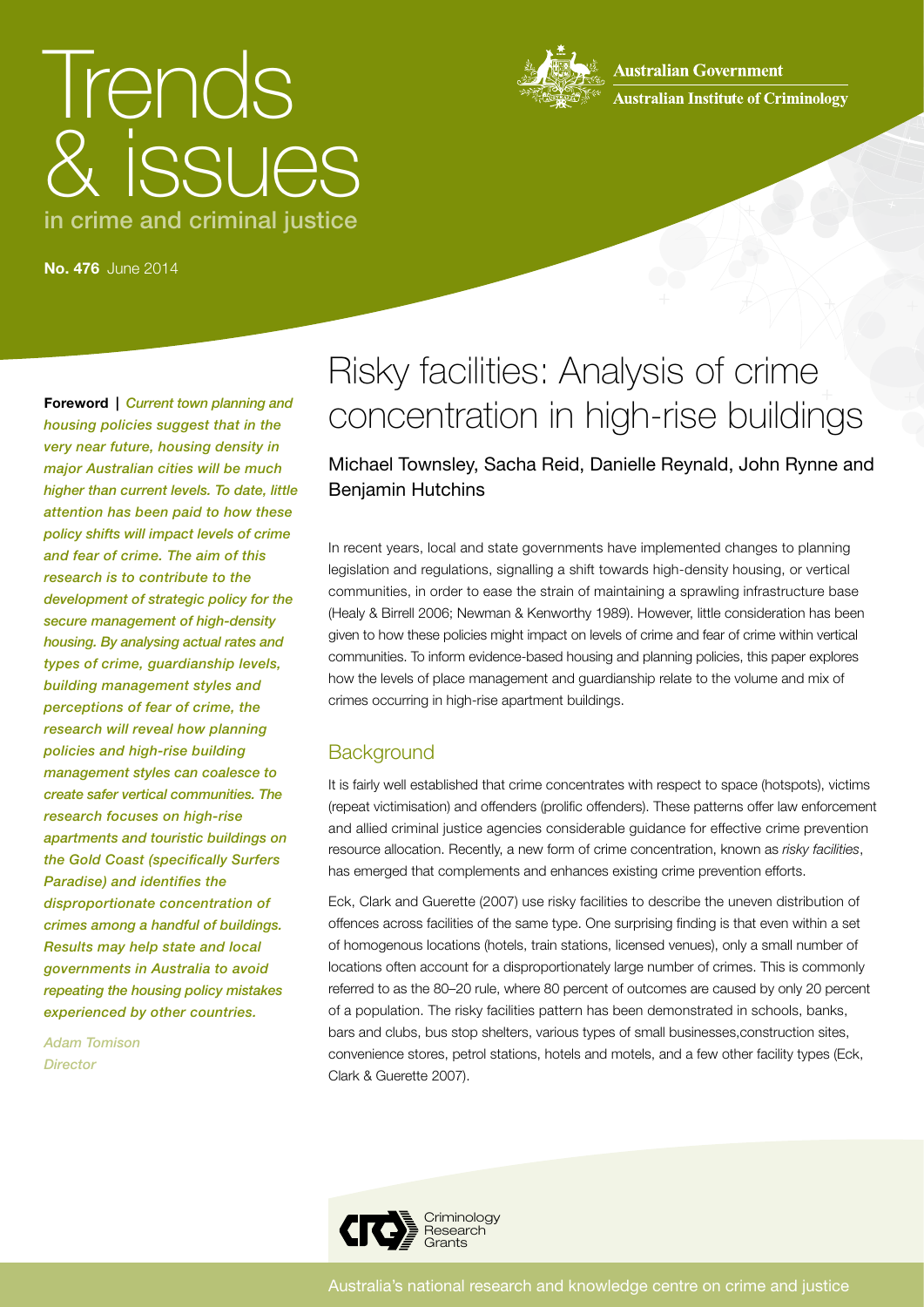Risky facilities have clear implications for prevention strategies and techniques. Through identifying those facilities responsible for the greatest proportion of crimes, resources can be allocated effectively to realise maximum prevention benefit, while focusing on relatively few facilities (Eck, Clark & Guerette 2007; Eck & Eck 2012; Madensen & Eck 2008; Wilcox & Eck 2011). The risky facilities concept places a great deal of emphasis on the role of place managers and how their practices influence the differences observed between facilities (Homel & Clark 1994; Madensen & Eck 2008). In addition, crime prevention can be triggered by the presence of guardians, individuals who provide natural, informal surveillance for a potential crime target (Hollis-Peel et al. 2011). Identifying facilities that account for the most and least crime, researchers are able to identify some of the key factors influencing this and what management practices are the most effective at preventing crime. This information can be used to reduce crime at other facilities, as well as informing best practice.

## Aims

The aim of this project was to inform housing and planning policy development and policing practice by identifying and examining risky facilities within high-density communities. Specifically the following research questions were explored:

- Are there certain buildings that host a disproportionate volume of crime for different crime types? If so, what distinguishes these buildings from others that do not?
- What is the relationship between building management style and the volume and nature of crime? Does physical security play a role in the observed differences between buildings? What is the relationship between guardianship offered by fellow residents and the volume and nature of crime?
- Do management style and security measures influence the perception of safety and incidences of crime within high-rise buildings?

# **Data**

#### **Study region**

The Gold Coast suburb of Surfers Paradise was the focus of the research. It has one of the highest population densities in Australia at 3,279 persons per square kilometre and over 70 percent of the Surfers Paradise residential population live in buildings classed as high density (ABS 2011). In addition, Surfers Paradise is a premier tourist destination, attracting more than 4.3 million international and domestic overnight visitors annually (Tourism and Events Queensland 2012). The combination of residential and tourist population in a commercial area provides a unique and fascinating dynamic.

The analysis focused on buildings with at least three storeys, in order to avoid information privacy concerns. Building use was measured using a categorical variable encompassing the common activities at each location—commercial, holiday apartments, hotel/resort, motel, offices, retail, residential or any combination of the above. As the purpose of this research was to explore crime patterns in high-rise residential settings, buildings were further classified according to residential tenure:

- *Long-term residential*. This category refers to buildings that are inhabited only by owner–occupiers or long-term renters.
- *Short-term residential*. This category includes all buildings that house exclusively short-term occupants, typically holidaymakers or inhabitants of a transient nature. The types of buildings included in this category include hotels, resorts, motels and holiday lets.
- *Mixed residential*. Buildings that contain a mix of both long and short-term residents. Some buildings are primarily owner– occupied but reserve a number of units for short-term holiday letting, or hotels that have several floors dedicated to longterm residents.

#### **Recorded crime**

In total, 290 residential properties were identified with three or more storeys. All criminal matters recorded by the Queensland Police Service located in the Surfers Paradise Police Division between 2005 and 2012 were extracted from the QPRIME database. Of these, there were 11,055 unique criminal matters associated with the buildings of interest.

#### **Observations**

Observations were conducted at 125 high-rises apartment buildings (43% of the sample). An observational instrument was derived by combining various measures from two existing instruments that have been validated in previous studies the Guardianship In Action instrument (Hollis-Peel et al. 2011; Hollis-Peel & Welsh 2013; Reynald 2011, 2009) and the place management at apartment building instrument (Eck et al. 2010). The instrument was designed to measure the intensity of guardianship provided by residents, the intensity of place management available at the buildings and aspects of the physical environment that previous research has shown to be related to guardianship, place management and crime levels at residential places.

Specific observational measures included the visible presence of residents and building managers on site, natural surveillance by residents and intervention by residents and onsite managers when necessary. The physical environment measures included image/maintenance (eg broken lights/windows, litter, graffiti), territoriality measures (eg presence of barriers and signs) and surveillance measures (eg lighting and CCTV).

The team of observers consisted of six people who underwent observational training for two days before the field observations were conducted. Thirty-six percent of the observation facilities were rated by pairs of observers (independently) in order to test the reliability of the observational instrument. Inter-rater reliability was assessed using Cohen's κ and results revealed strong reliability of the observational measures, with κ greater than .70 recorded for all variables used in the analyses. These results indicate that the observational instrument yielded acceptable levels of consistency across various observers.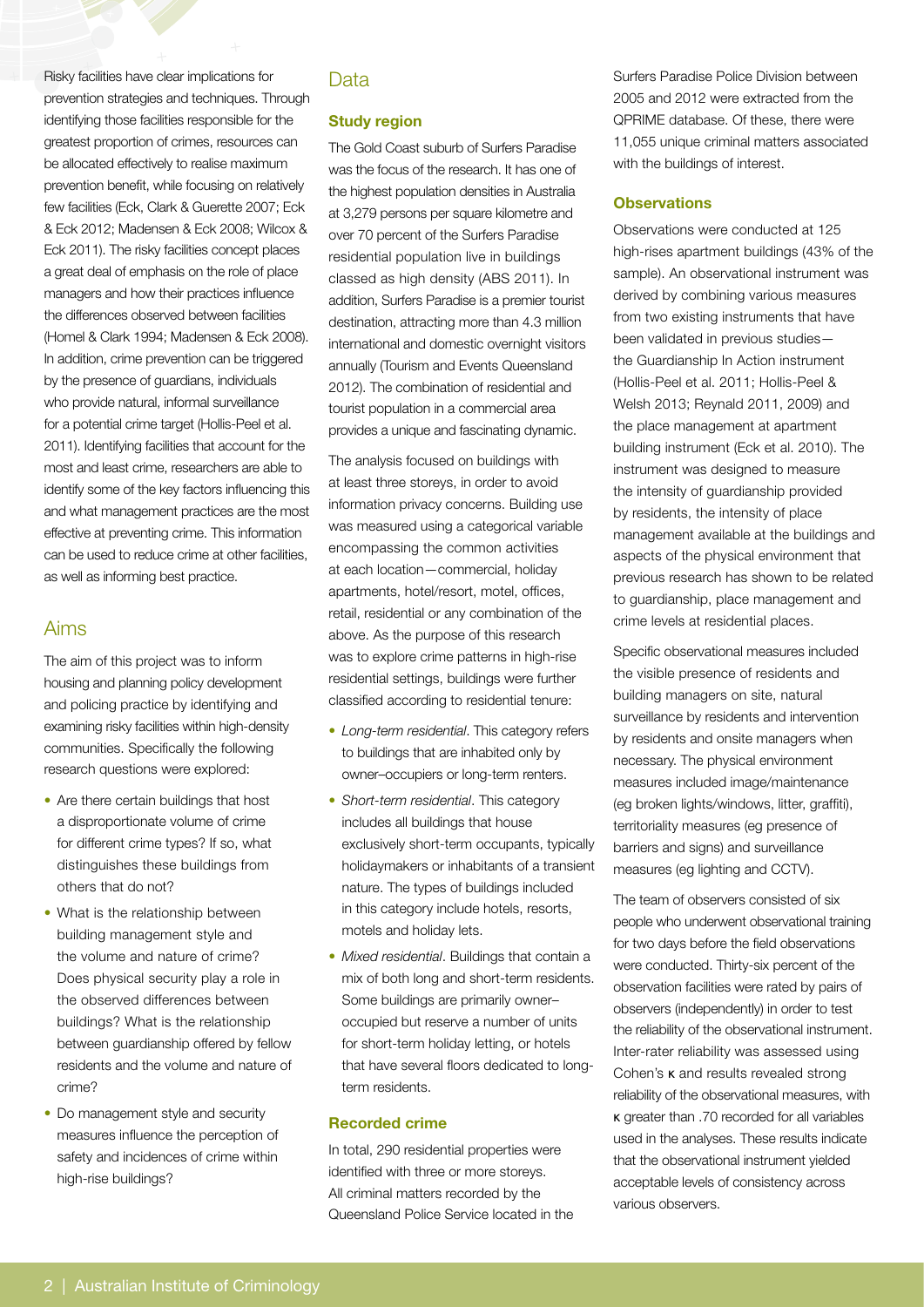#### Figure 1 Risky facilities for all recorded crimes by building tenure type. Buildings are rank ordered from highest crime to lowest crime counts



Additionally, 19 in-depth interviews were conducted with residents, police, body corporate and strata title experts. The semi-structured interviews explored these individuals' perceptions of safety and fear of crime, as well as building design and security measures.

#### Analysis

Figure 1 displays the observed concentration of recorded crime in high-rise buildings by tenure. The results demonstrate a clustering within each building tenure type, with the bulk of crimes hosted by a relatively small group of buildings. For short-term and mixed tenure buildings, about 10 percent of buildings host 50 percent of recorded crime. For long-term tenure, this proportion was about 15 percent of buildings.

There are quite clear differences in the volume of crimes at the different types of buildings. Buildings with mixed tenure residents record the most crime, followed by short-term tenure buildings. Buildings with long-term tenure recorded considerably lower amount of crime. In order to establish this pattern more generally, for each of the top 10 crime categories, the average number of crimes recorded per building for each tenure type was computed. Using a negative binomial regression model, the average difference in crimes for the typical building by tenure type was estimated. Table 1 shows the results. Long-term residential tenure was used as reference category, so observed differences reflect the average increase or decrease in recorded offences from the typical long-term tenure building. For example, a building with mixed tenure has an average 2.09 additional recorded *Other Theft* offences (excludes unlawful entry), compared with a building with longterm tenure. A building with short-term tenure would have on average an extra 1.4 *Other Theft* offences, compared with a building with long-term tenure, all other things being equal.

The results reported here are for all offences combined. When the 10 most common offence types were examined individually, similar results were observed. That is, for

each individual offence, a small group of buildings were responsible for recording the bulk of crimes.

The next phase of the research involved focusing on a representative subsample of high-rise buildings and conducting systematic observations on the observable social, physical and spatial characteristics of residential properties, facilities and their surrounding environments. This allowed important situational variables such as place management and guardianship intensity to be measured for each property observed.

The relationships between place management, guardianship by residents and recorded crime were explored focusing on the subsample of high-rise buildings subject to the systematic observations. Figures 2 and 3 show the relationships between place management and guardianship by residents (respectively) and all offences by tenure type. Overall, higher levels of place management and guardianship are generally associated with lower recorded crime counts, although anomalies can be observed.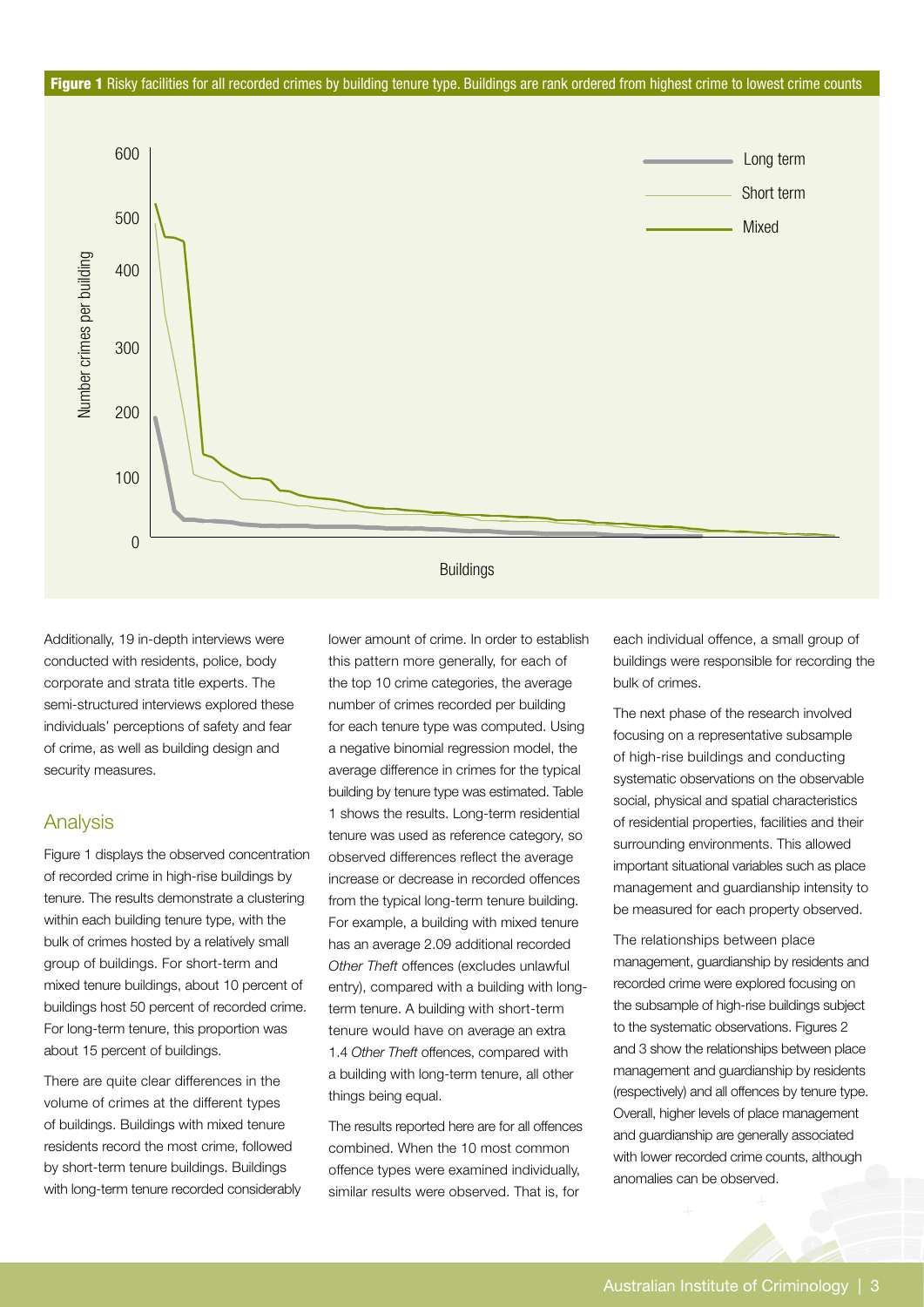| Table 1 Differences in average number of recorded offences per building by building tenure type |                          |                     |
|-------------------------------------------------------------------------------------------------|--------------------------|---------------------|
|                                                                                                 | <b>Short-term tenure</b> | <b>Mixed tenure</b> |
| Other theft (excluding unlawful entry)                                                          | 1.4                      | 2.09                |
| Drug offences                                                                                   | 0.76                     | 0.98                |
| Good order offences                                                                             | $-0.6$                   | 0.08                |
| Unlawful entry                                                                                  | 0.79                     | 0.58                |
| Other property damage                                                                           | 0.3                      | 0.59                |
| Unlawful entry with intent $-$ dwelling                                                         | 0.52                     | 0.16                |
| Assault                                                                                         | $-0.77$                  | 0.27                |
| Liquor (excluding drunkenness)                                                                  | $-1.79$                  | $-0.04$             |
| Unlawful use of motor vehicle                                                                   | $-0.88$                  | $-0.92$             |
| Unlawful entry with intent $-$ other                                                            | $-0.85$                  | $-0.9$              |

Figure 2 shows crime levels were only marginally lower at long-term residential buildings where place management was observed to be very high, compared with those buildings where it was very low. In mixed residential buildings, crime levels were lowest when place management was highest, but these (low) crime levels remained some of the highest compared with the other type of buildings. In shortterm residential buildings, crime was lowest when place management levels were lower and was highest when place management was fairly high. These results suggest no clear-cut trend in the observed availability of place managers onsite and the average number of recorded offences at the buildings. Data from semi-structured interviews conducted with residents, building managers, body corporate managers and Queensland Police officers who live and work at some of these buildings in Surfers Paradise helps demonstrate why this may be the case. One respondent explained why a place manager who is available onsite may not necessarily serve as a capable agent of crime control:

I think because the onsite manager is very familiar with the building. He or she is here generally 24/7 and can usually attend to most matters very quickly if needed and has usually a finger on the pulse and—both good and bad—can attend to certain aspects of life in the building. It would be a deterrent as such but the thief doesn't know that there's a resident manager in place. I guess, from a comfort point of view, the owner of the unit or even the guest may feel some comfort in knowing that there's a resident manager there—not that he or she is going to go out and chase the culprit or do the security rounds like some of them think the managers should [Interviewee 3].

Figure 3 shows very high levels of guardianship were only observed at long-term residential buildings, but were not observed in any mixed or short-term tenure buildings. Recorded offences were very low at long-term residential buildings on average, but they were lowest at those buildings where guardianship was highest. In mixed residential buildings, average recorded offences were highest at those buildings where the lowest levels of guardianship were observed. Offences were considerably lower at those mixed buildings with higher observed guardianship by residents. These results were supported by data from semi-structured interviews. Respondents explained the importance of tenure in developing social bonds and a sense of community among residents as a way of facilitating guardianship and discouraging crime:

…the fact that people have got to know each other in this building is very helpful. As I was saying…for the last three years we have a monthly social, sometimes two monthly, and through that people

have formed friendships and bonded and know each other and will look after each other and each other's properties when necessary and I think it's very successful [Interviewee 11].

While we see some evidence of a downward trend in crime as guardianship intensifies at long-term and mixed residential buildings, in short-term buildings this relationship between guardianship and crime is not so straightforward. In these buildings, crime was equally high when guardianship was observed at its lowest and when guardianship was observed to be fairly high; crime was also considerably lower at moderate guardianship levels.

# **Discussion**

The research reported in this project makes a unique contribution to criminology and housing policy by adding to knowledge of crime in high-density vertical communities. While previous research has investigated high-density public housing in an Australian context (Matka 1997; Weatherburn, Lind & Ku 1999), the unique blend of residents, tourists and businesses in this research sample provides fresh insights into a housing type predicted to experience rapid change over the next decade. The focus on residential crime in a tourist destination is unique. Crime prevention studies typically focus on crimes against tourists in public spaces (Brunt, Mawby & Hambly 2000; Lemieux & Felson 2011). The contribution of this research adds substantially to extant findings with its supplementary focus on a broader range of crimes. This feature of the research allows long-term residents greater capacity to consider real crime risks in a tourist hotspot. Not only does the current study examine crime risks, but it also takes a unique look at the interrelated dimension of crime control at tourist destinations in the form of direct observations of residential guardianship and place management. In doing so, it allows for the first-time comparison of crime risk, residential tenure and directly observed place management and residential guardianship.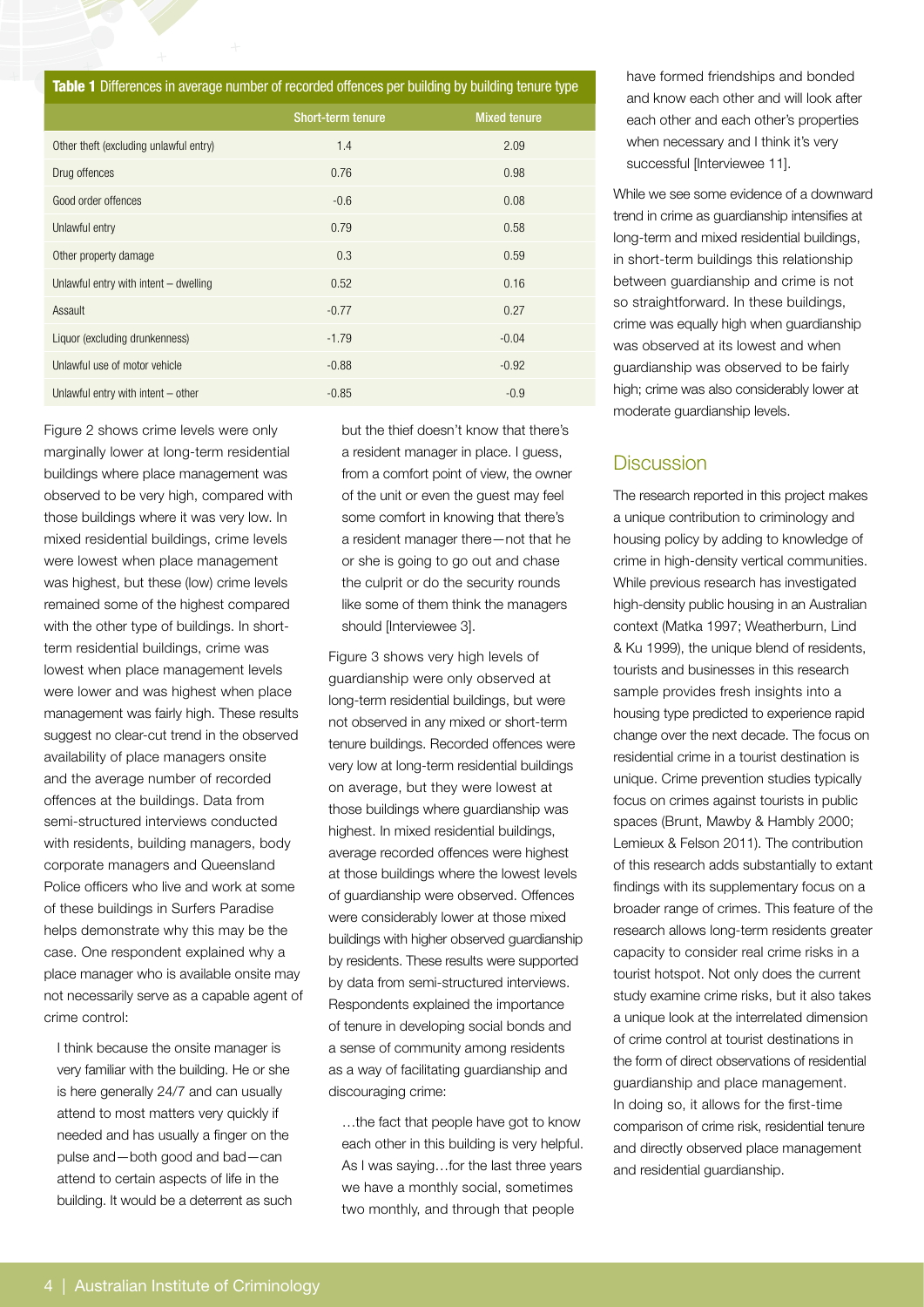#### Figure 2 Relationship between place management and all recorded crimes by building tenure type



Figure 3 Relationship between guardianship and all recorded crimes by building tenure type

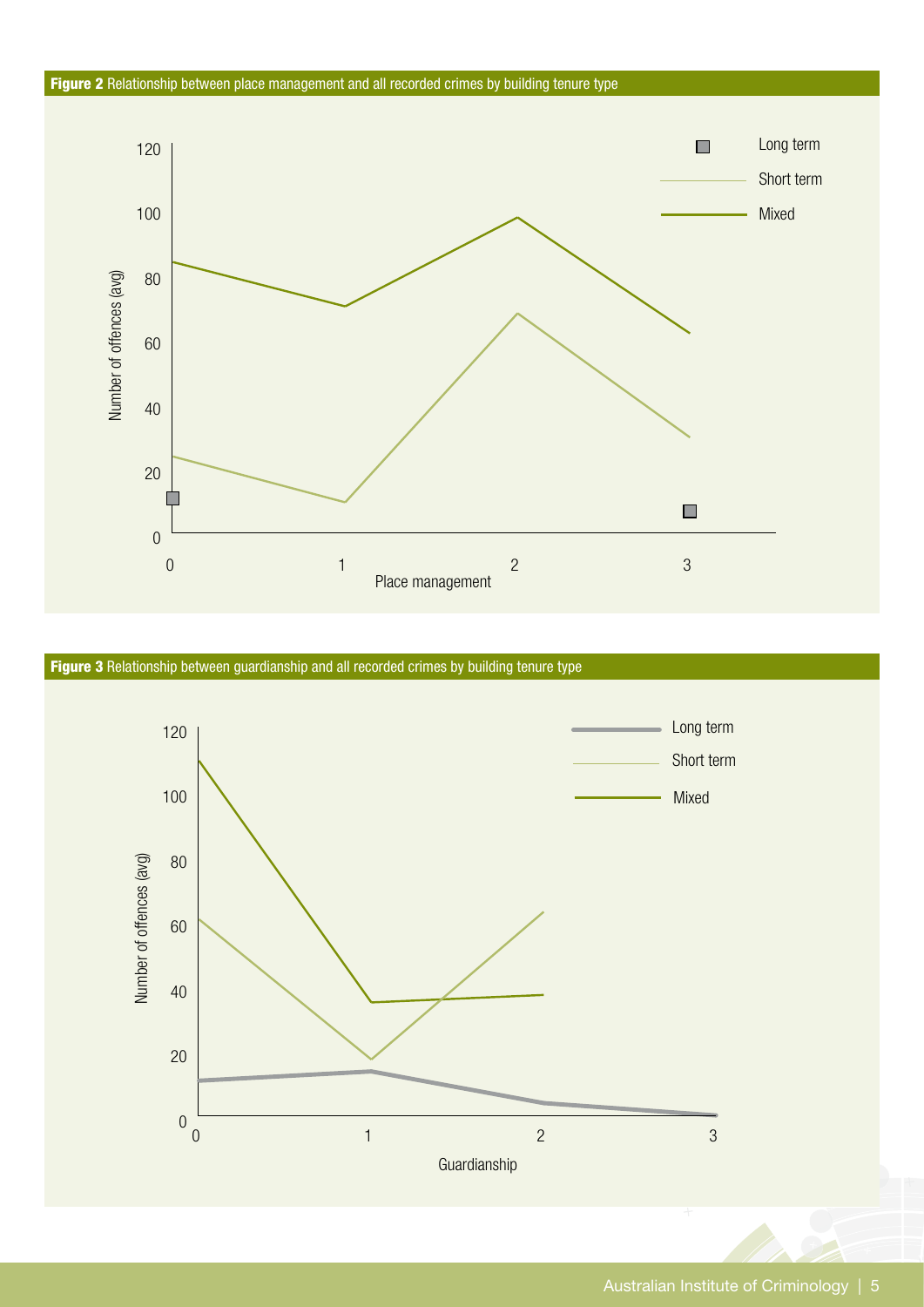Measuring place management and guardianship at the same facilities contributes to the literature by extending the conventional uni-dimensional approach. Accordingly, the findings reported here cast light on the previously unexplored relationship between these two controlling factors of routine activity theory. Moreover, the relationship appears to be less than straightforward. In some buildings, there is a relationship between place management and guardianship, whereas in others there is no relationship. This observation, if generalisable, may require scholars to rethink the relationship between these two important and central constructs of routine activity theory. In particular, the results of this study highlight that our understanding of what makes place managers at high-rise apartment complexes capable and effective crime controllers requires further development.

#### **Policy implications**

There are some obvious implications with respect to crime prevention arising from this research. A surprising finding was the highly consistent pattern of concentration, whereby a small group of buildings were responsible for the majority of crimes, regardless of crime type examined. While situational approaches suggest analysis and prevention efforts should be highly crime specific, the results of this study imply a buildings-based approach to prevention might be more effective. It appears that building managers of short-term and mixed tenure buildings are best placed to impact the opportunity structure of crimes. The results of this study point to the importance of understanding how place managers can encourage guardianship by residents at mixed and short-term residential buildings in particular and how guardianship and place management can better interact at these facilities to fortify crime control.

This study was not able to explore the temporal precedence of crime and levels of place management and guardianship. A longitudinal approach, where buildings are 'followed' over a long period of time to measure fluctuations in crime, place management and guardianship would avoid this, but these studies are costly and take time. Having established that risky facilities are stable over time, future work should consider measuring these variables across a wider timeframe to establish the direction of causation.

While not the focus of this study, there are implications for the tourism industry arising from these findings. Surfers Paradise and the Gold Coast region are internationally recognised tourist destinations. Mainstream media coverage of crime problems can have a drastic effect on local economies underpinned by tourism. Improving place management at facilities likely to host crime (short-term and mixed-term tenure buildings) will have a significant impact on the reputation and enjoyment of tourists visiting Surfers Paradise. Tourism industry stakeholders need to work in collaboration with crime prevention and local council to assist in this endeavour.

Compounding this challenge is the education of tourists about safety and security. Due to the nature of their tenure and being in 'holiday mode', many individuals may be less conscious of their personal safety while in touristic locations, providing crime opportunities. The tourism industry, building managers and police need to work collaboratively in identifying solutions to educate and make short-term tourists aware of this issue.

## **References**

All URLs correct at March 2014

Australian Bureau of Statistics (ABS) 2011. *Surfers Paradise suburb. Basic community profile*. Canberra: ABS

Brunt P, Mawby R & Hambly Z 2000. Tourist victimisation and the fear of crime on holiday. *Tourism Management* 21(4): 417–424

Eck JE, Clarke RV & Guerette RT 2007. Risky facilities: Crime concentration in homogeneous sets of establishments and facilities. *Crime Prevention Studies* 21: 225–264

Eck JE & Eck EB 2012. Crime place and pollution. *Criminology & Public Policy* 11(2): 281–316

Eck JE et al. 2010. *Situational crime prevention at specific locations in community context: Place and neighborhood effects*. Final report for grant: 2005-IJ-CX-0030. US Department of Justice, National Institute of Justice

Healy E & Birrell R 2006. *Housing and community in the compact city*. Melbourne: Australian Housing and Urban Research Institute

Hollis-Peel ME, Reynald DM, Bavel M, Elffers H & Welsh BC 2011. Guardianship for crime prevention: A critical review of the literature. *Crime, Law and Social Change* 56(1): 53–70

Hollis-Peel ME & Welsh BC 2012. What makes a guardian capable? A test of guardianship in action. *Security Journal* doi:10.1057/sj.2012.32

Homel R & Clark J 1994. The prediction and prevention of violence in pubs and clubs. *Crime Prevention Studies vol 3*. Monsey, NY: Criminal Justice Press: 1–46

Lemieux A & Felson M 2011. Tourist and visitor crime, in Natarajan M (ed), *International crime and justice*. New York, NY: Cambridge University Press: 223–228

Madensen TD & Eck JE 2008. Violence in bars: Exploring the impact of place manager decisionmaking. *Crime Prevention and Community Safety* 10(2): 111–125

Matka E 1997. *Public housing and crime in Sydney*. Technical report. Sydney: New South Wales Bureau of Crime Statistics and Research

Newman PG & Kenworthy JR 1989. *Cities and automobile dependence: An international sourcebook*. Brookfield: Gower Technical

Reynald DM 2011. Factors associated with the guardianship of places: Assessing the relative importance of the spatio-physical and sociodemographic contexts in generating opportunities for capable guardianship. *Journal of Research in Crime and Delinquency* 48(1): 110–142

Reynald DM 2009. Guardianship in action: Developing a new tool for measurement. *Crime Prevention and Community Safety* 11(1): 1– 20

Tourism and Events Queensland 2012. *Gold Coast regional snapshot*. http://www.tq.com.au/ research

Weatherburn D, Lind B & Ku S 1999. Hotbeds of crime? Crime and public housing in urban Sydney. *Crime & Delinquency* 45(2): 256–271

Wilcox P & Eck JE 2011. Criminology of the unpopular. *Criminology & Public Policy* 10(2): 473–482